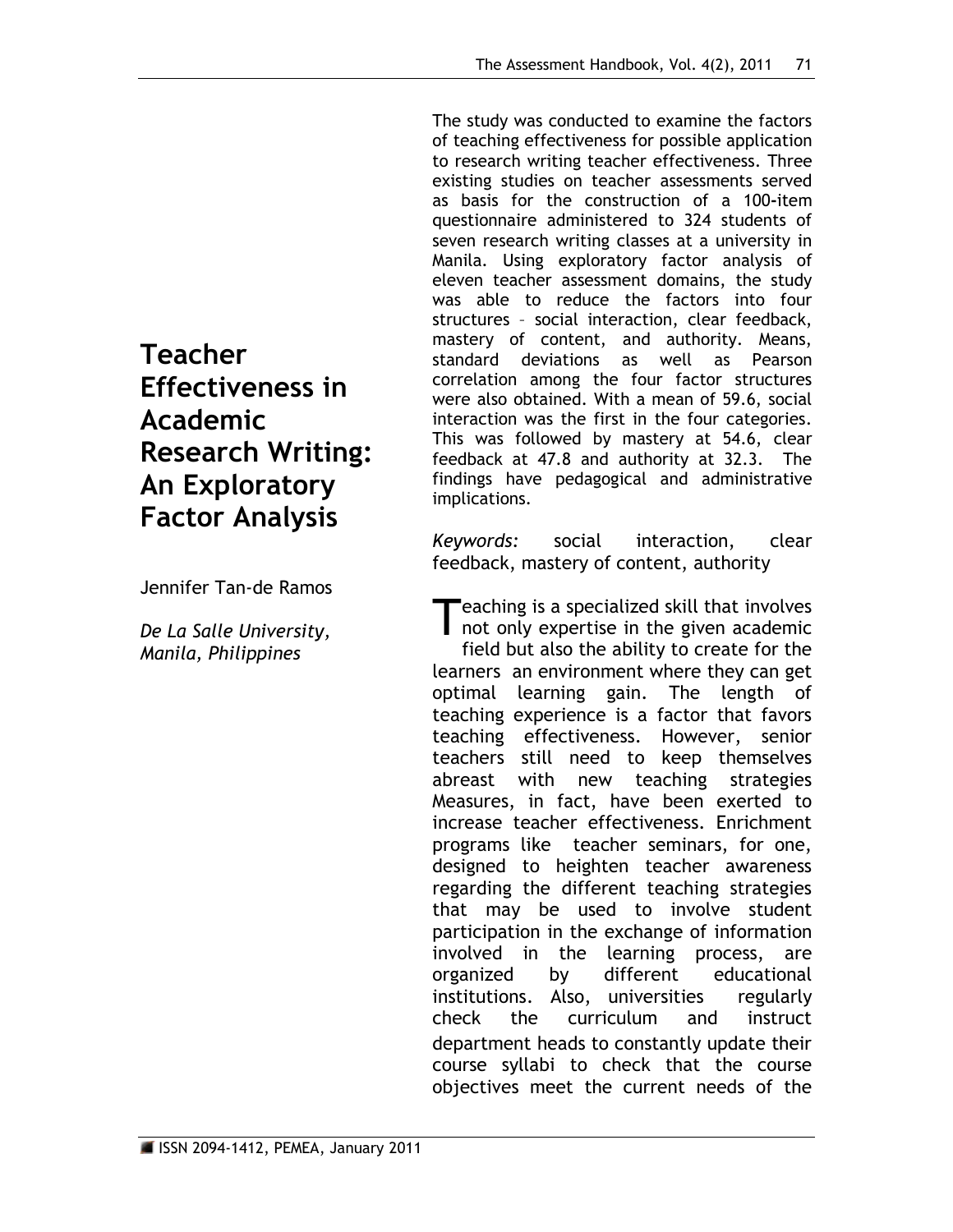learners enrolled in their programs. These factors aid in promoting teacher growth since they provide teachers with venues to always be on the alert to look for opportunities to apply what they know and have planned to better their teaching performance. These two factors - professional growth and planning - are, in fact, only two out of the nine factors that served as the basis for teacher assessment that was used by the administrators in Washoe County School District (Kimball, 2002).The other seven factors include communication, instruction skills, management skills, student growth and development, knowledge of subject matter, interpersonal relations, and use of educational materials (6).Students' assessments also measure teacher effectiveness. Previous studies, in fact, abound both locally and internationally. In 1981, a study written jointly by a Filipino and an American authors, compared students' perceptions of what constitute teacher effectiveness. Mina and Bail, after doing a factor analysis and MANOVA found out that Filipino and American undergraduate students rate their teachers on teaching effectiveness differently. Results specifically reveal that Filipino undergraduate students rate their teachers based on their personal appearance and degree of authority more than their Western counterparts. The authors concluded that difference may be due in part to culture (Bail  $\theta$  Mina, 1981). Another study on teacher assessment conducted by Magno and Tangco (2009) examined the teacher assessment tool used in the College of Saint Benilde to determine whether the assessment tool being used adheres to and reflects the quality of an effective teacher. Consultations were done with stakeholders along with a metaevaluation of the tool. Results reveal conformity with the Joint Committee Standards for Evaluation . In the international arena, Scriven (1995) wrote a paper titled "Student Ratings Offer Useful Input to teacher evaluations". The article raises several concerns regarding the reliability of students' rating of teacher classroom performance. The author claims that student ratings are usually based on peer teacher merit rather than what students actually learn in the class. The study therefore suggested nine areas of consideration that will make student ratings valid. Among these are the relationship between learning gains and student ratings, the evaluation of the students regarding their own improvement, the students' assessment of how well they were motivated by the course and the teacher, the evaluation of the teacher's competence and punctuality, the ability of the students to ask questions, the scope of the test the teacher gives in class, the bearing of attendance or even the bulk of homework the teacher assigns. Literatures that have dealt with teacher effectiveness have yielded multi-dimensional factors affecting teacher effectiveness. However, these teacher effectiveness factors touch a more general frame of reference. There is scant mention of specific factors that concern directly assessment of the effectiveness of research writing teacher. There is a need therefore to create a new set of factors that directly measure the effectiveness of a research writing teacher. The purpose of the study is to use existing factors drawn from previous teacher assessments that contribute to students' perception of what an effective writing teacher is through a self-designed questionnaire. This is done by collecting from a set of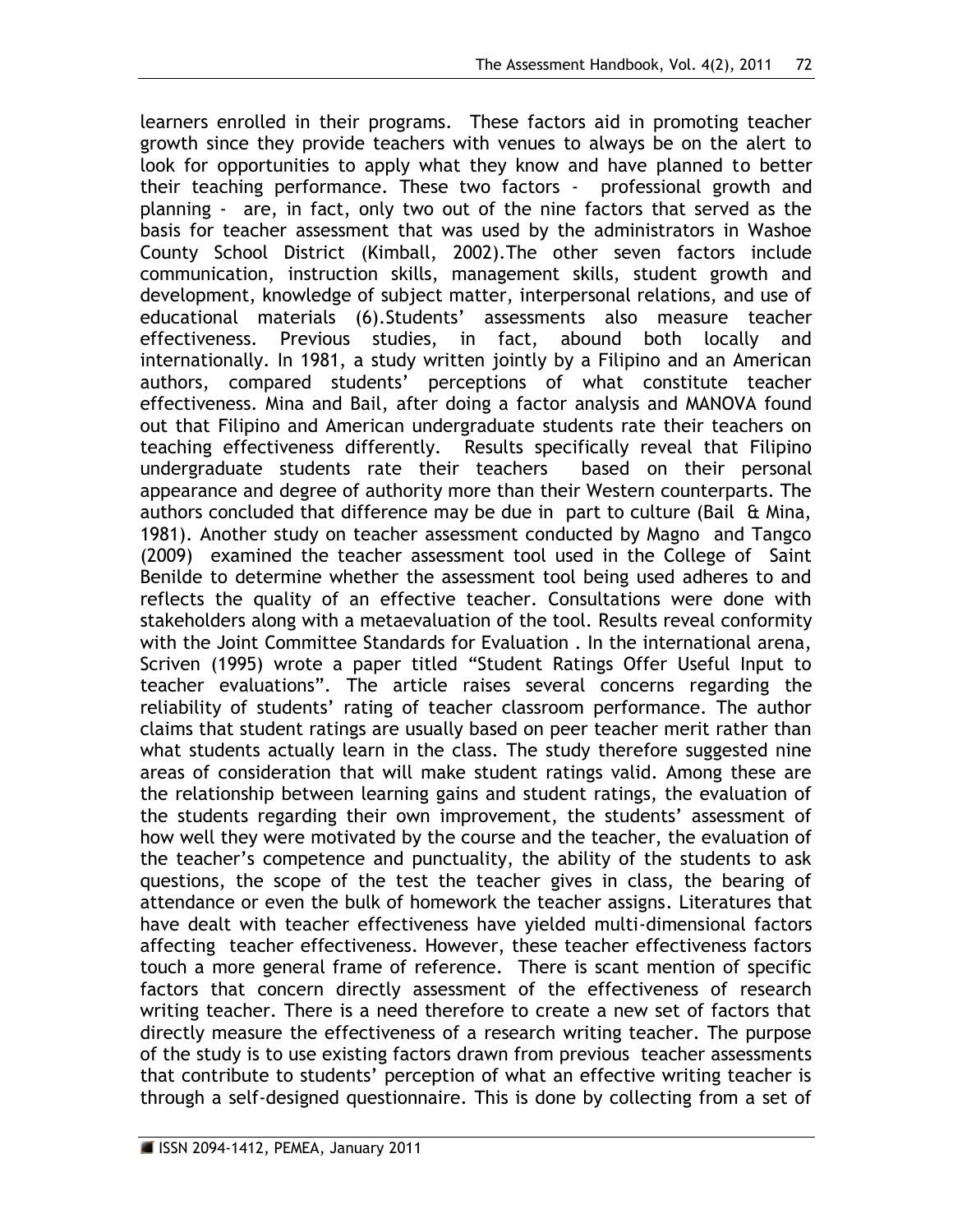reviewed teacher assessment tools factors that are relevant in directly assessing a research writing teacher. The secondary goal of the paper is to extract underlying factors other than those that are already established in these previous assessment tools.

The current study draws from the framework initiated by Tigelaar, Dolmans, Wolfhagen, and van der Vleuten (2004). They posit that teaching effectiveness covers the following major areas. These are the individuality of the teacher, his/her mastery of the subject matter, his/her roles as facilitator of learning processes, organizer, and scholar/lifelong learner. The factor that has been added to this framework covers aspects of a teacher's personality that are conducive to learning . This domain identifies the teacher as person.

The study uses exploratory factor analysis (EFA) to reduce the eleven factors taken from Bail and Mina's (1981) factor analysis study, Scriven's (1995) proposed factors for teacher effectiveness as well as Tigelaar, Dolmans, Wolfhagen, and van der Vleuten's (2004) teaching effectiveness framework and to come up with derivative factors that may be applied in evaluating teacher effectiveness in a research writing class.

#### **Method**

## **Participants**

Three hundred twenty-eight participants from a total of seven research writing ENGLRES (Basic English Research) classes were selected for the study during the first trimester of 2010-2011. ENGLRES is a 3-unit English for Specific Purposes (ESP) course that aims to teach the students the rudiments of research through the writing of a research paper. The participants of the study belonged to different colleges from a university in Manila.

#### **Instrument**

Based on existing scales that measure teacher effectiveness, a Likert-Scale with 100 items was developed to measure the students' perceptions of research writing teacher effectiveness. Statements regarding what constitute an effective research writing teacher were designed that required participants to rate their level of agreement or disagreement on a 1- 5 scale. Points were given by students based on their perceptions of the qualities of an effective research writing teacher ( 5 for Strongly Agree, 4 for Agree, 3 for Not Sure, 2 for Disagree, and 1 for Strongly Disagree). Items for the teacher effectiveness questionnaire were designed using the suggested characteristics of an effective teacher from previous studies. Specifically, the study derived its newlyconstructed factors from Bail and Mina's (1981) factor analysis study, Scriven's (1995) proposed factors for teacher effectiveness as well as Tigelaar, Dolmans, Wolfhagen, and van der Vleuten's (2004) teaching effectiveness framework. The 100 items reflected the newly- constructed factors that constitute research writing teacher effectiveness. Among these are social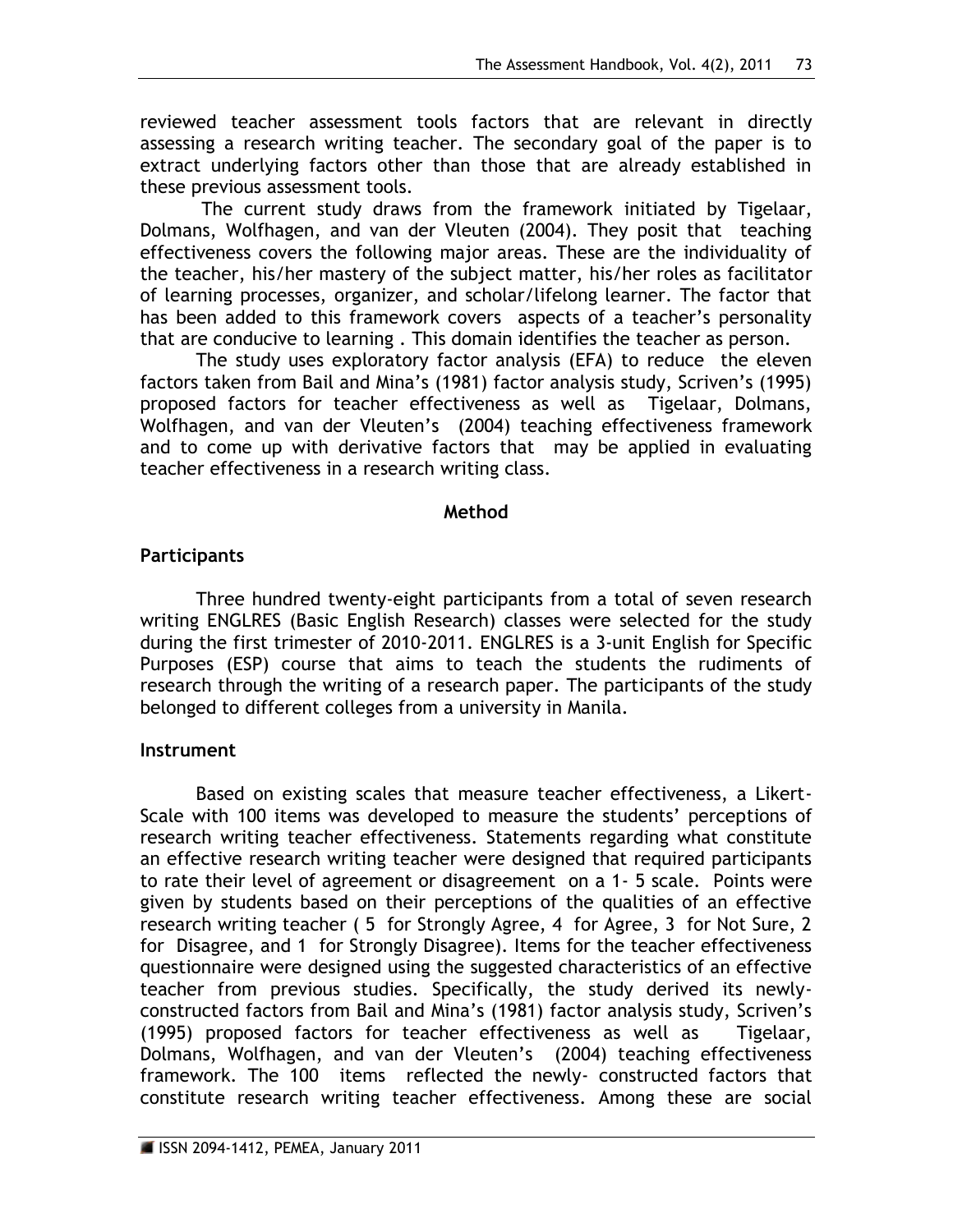interaction, clear feedback, mastery, punctuality, organization, class management, motivational influence, course-specificity, course-generality, authority, and strategy. Concretely, the factor that was taken from Bail and Mina (1981) is authoritarianism. To fit the research writing class parameter, this factor was further broken down into two separate features, authority and class management. The sub- division is deemed necessary since the required outputs that the students need to submit at specific periods of the program reside mostly on how the research teacher allocates the time spent in class for writing and the time outside the class that students either collect their data or related literatures. Next, five factors came out from Scriven's (1995 study. These factors are clear feedback, motivational influence, punctuality, coursegenerality and course-specificity. Statements addressing each of the factors were tailored to fit the research writing class requirement. Finally, Tigelaar, Dolmans, Wolfhagen, and van der Vleuten's (2004) teaching effectiveness framework suggested four factors that the present study used and modified to fit teaching research writing specifications. These are strateg, mastery, social interaction, and organization.

## **Procedure and Data Analysis**

Three hundred twenty-eight research writing students were administered a 100-item questionnaire requiring them to rate statements concerning the effectiveness of research writing teacher according to their level of agreement or disagreement. Their responses were encoded in STATISTICA 7. Exploratory Factor Analysis (EFA) was done on the eleven factors. Means, standard deviations and Pearson correlation were likewise obtained on the four factors that came out from the initial EFA. The nature of EFA centers on validating previous assessment tools, hence the choice of that particular analysis was made. Also, upon examination of the assessment tools, eleven factors of research writing effectiveness emerged. It is now the task of EFA to find out unidimensionality among these factors for the purpose of further reducing the given factors.

#### **Results**

An exploratory factor analysis using principal components analysis in STATISTICA 7 was done on the 100 items of the Teacher Effectiveness Questionnaire to determine whether essential unidimensionality was present and supported Bail and Mina's (1981) factor analysis study, Scriven's (1995) proposed factors for teacher effectiveness as well as Tigelaar, Dolmans, Wolfhagen, and van der Vleuten's (2004) teaching effectiveness framework. Figure 1 reveals four underlying factor structures of research writing teacher effectiveness. These factors have been renamed social interaction, clear feedback, mastery, and authority.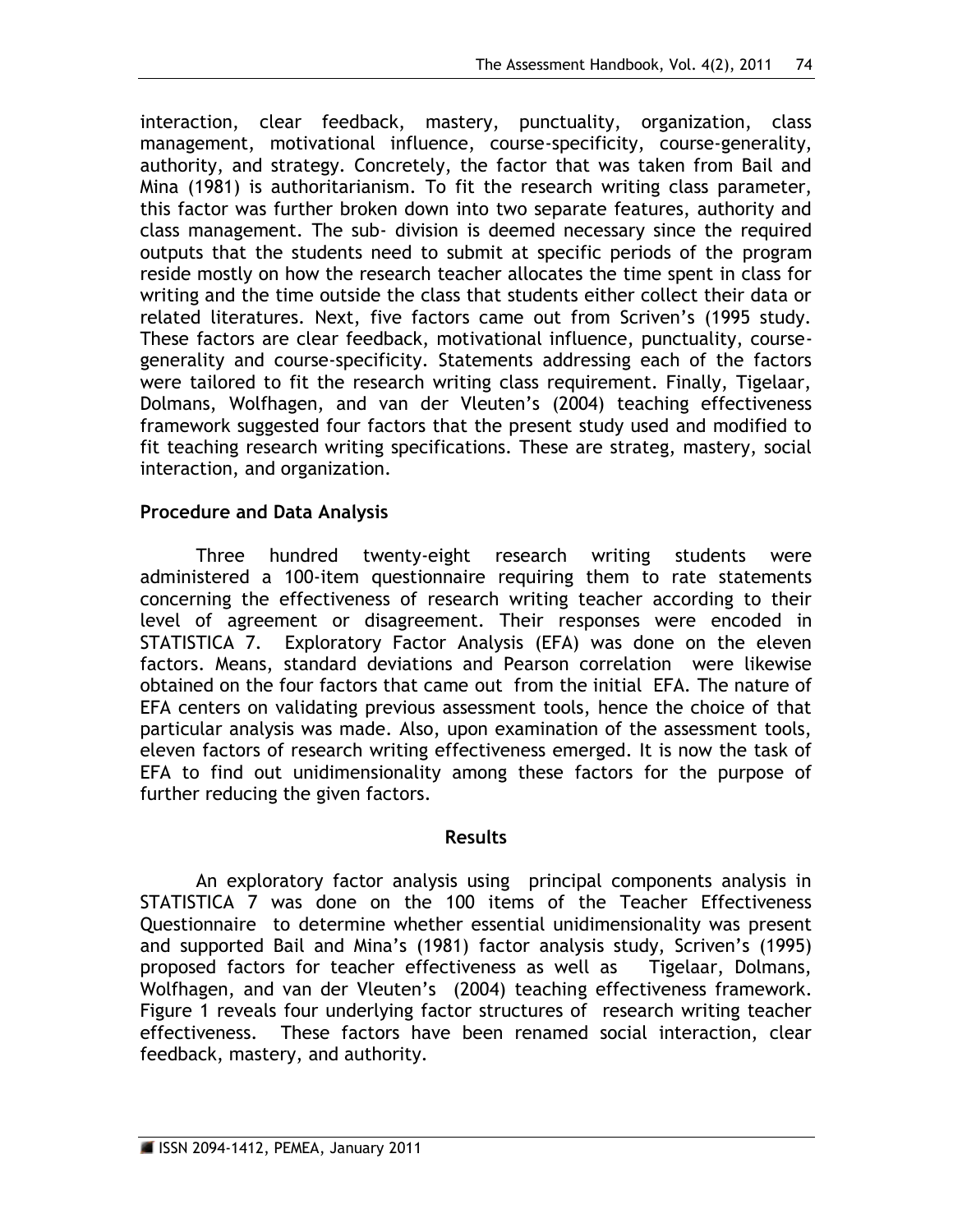#### **Figure 1**





Table 1 displays the means scores of the four underlying factors structures that came out of the initial EFA. The first factor had an eigenvalue of 6.55 and explained 37.09% of the variance in participants' responses. The second eigenvalue was 4.7. Marked loadings were examined and those that had values greater than .70 were noted. Cronback's alpha was 0.87. The names of the four categories were derived from the original names of the categories used in Bail and Mina's (1981) factor analysis study, Scriven's (1995) proposed factors for teacher effectiveness as well as Tigelaar, Dolmans, Wolfhagen, and van der Vleuten's (2004) teaching effectiveness framework.

The largest cluster came from social interaction. The cluster on social interaction is reflected on the thirty-four items (9,15,23,32,34,38,39,41,55,61- 66,69-71,77-86,90,95-99) of the questionnaire given to the participants. This covers the teacher's approachability, interaction outside class hours to discuss research paper concerns of the students, personal interest on the students themselves and their topics, general disposition towards students' questions, respect for each student, amiable personality, openness to talk to students about their research topics inside the classroom, as well as fair treatment in dealing with all students.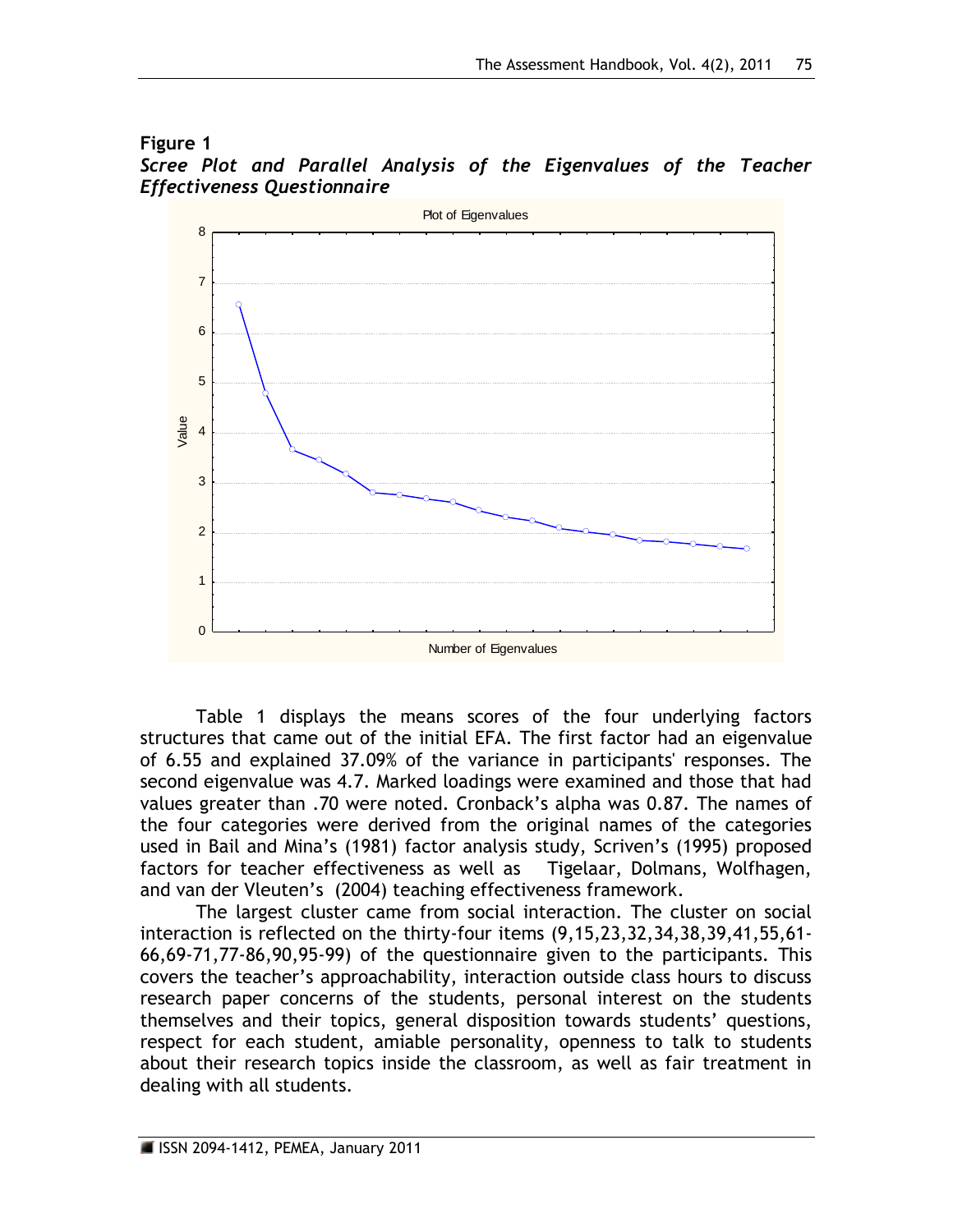The second cluster came from clear feedback. Thirty-four items (1- 4,7,14,17-22,24,33,37,40,43-46,49,54,56,59,60,73-76,87-89,92,100) from the questionnaire were based on this factor. Topics covered include the teacher's announcement of course requirements at the beginning of the term, explicit comments on the markings made on the students' papers, specific comments on writing areas that need to be improved on and what specific writing actions they need too do to work on this weak points, immediate explanations of lessons that are unclear to the students, individualized comments on the students' papers.

 The third cluster formed came from mastery of the subject matter. Twenty items (5,6,8,11—14,16,25-27,42,47-48,50-53,57,58) covered here include the teacher's linking of course contents to relevant areas outside the scope of the course, ability to choose relevant strategies to maximize students' learning gains, the relevance of the examples given, the ability to answer students' questions, as well as the use of authorities and sources that the students can use to improve the research paper.

 The fourth cluster has twelve (28-31,35,36,67,68,71,91,93,94) items. Labeled as authority, the items reflected the teacher's handling of the class, the ability to command respect both in the manner of speaking and dressing, strict conformity to research requirements including neatness of the students' work.

 The emergent factors of the present study – social interaction, clear feedback, mastery, and authority – were labeled such since the most number of items that were subsumed in the clusters reflected the given factors. In short, they were not labels the present study created, rather, they were labels already termed by previous authorities who have dealt with studies on teaching effectiveness, more concretely terms used in Bail and Mina's (1981) factor analysis study, Scriven's (1995) proposed factors for teacher effectiveness as well as Tigelaar, Dolmans, Wolfhagen, and van der Vleuten's (2004) teaching effectiveness framework.

| <b>LITECTIVENESS</b> |     |      |       |                 |          |  |
|----------------------|-----|------|-------|-----------------|----------|--|
| <b>Factors</b>       |     |      | SD    | <b>Skewness</b> | Kurtosis |  |
| Social interaction   | 328 | 59.6 | 15.12 | $-3.32$         | .05      |  |
| Clear feedback       | 328 | 47.8 | 11.76 | $-3.99$         | 1.19     |  |
| Mastery              | 328 | 54.6 | 13.28 | $-3.0$          | $-.71$   |  |
| Authority            | 328 | 32.3 | 6.56  | $-3.84$         | $-2.26$  |  |

#### **Table 1** *Means +/- and Standard Deviations of the Factors of Teaching Effectiveness*

Table 2 displays the correlations among the four factors of teaching effectiveness. There is a very strong relationship between mastery and social interaction. This supports Tigelaar, Dolmans, Wolfhagen, and van der Vleuten's (2004) teaching effectiveness framework. Those that pose a negative strength of relationships are social interaction and authority, clear feedback and mastery, and mastery and authority.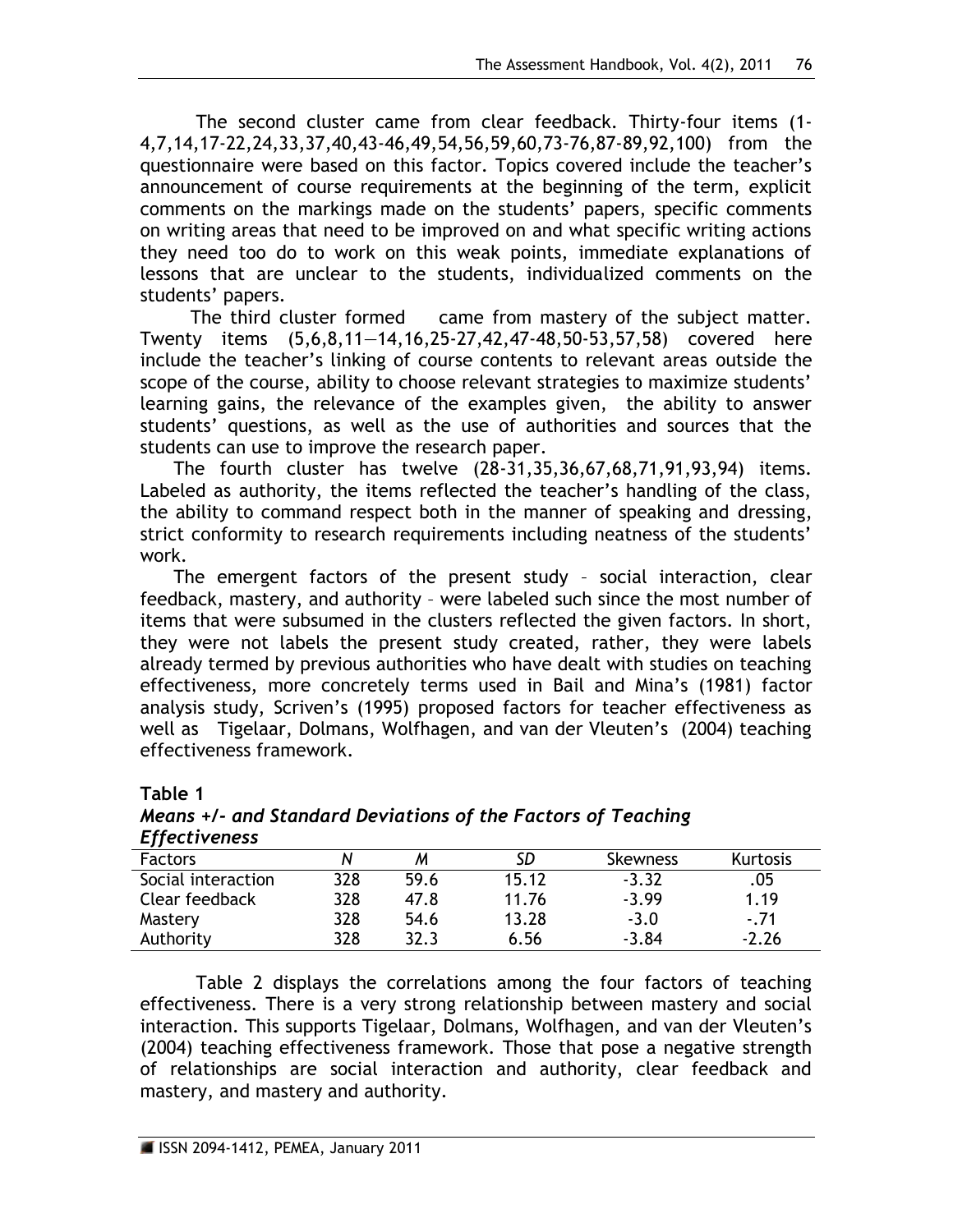| Correlation Matrix of the Factors of Teaching Effectiveness |             |                |          |           |  |  |  |
|-------------------------------------------------------------|-------------|----------------|----------|-----------|--|--|--|
| Factor                                                      | Social      | Clear feedback | Mastery  | Authority |  |  |  |
|                                                             | interaction |                |          |           |  |  |  |
| Social                                                      |             |                |          |           |  |  |  |
| interaction                                                 |             |                |          |           |  |  |  |
| Clear feedback                                              | $0.16*$     | ---            |          |           |  |  |  |
| Mastery                                                     | $0.83*$     | $-0.23*$       |          |           |  |  |  |
| Authority                                                   | $-0.72*$    | $.01*$         | $-0.25*$ |           |  |  |  |
| $*_{p<.05}$                                                 |             |                |          |           |  |  |  |

| $\Gamma$ and $\Gamma$<br>Capiel Clear Capillagh Hastam      |  |
|-------------------------------------------------------------|--|
| Correlation Matrix of the Factors of Teaching Effectiveness |  |
| Table 2                                                     |  |

#### **Discussion**

The goal of the study is to examine the existing factors drawn from Bail and Mina's (1981) factor analysis study, Scriven's (1995), proposed factors, and Tigelaar, Dolmans, Wolfhagen, and van der Vleuten's (2004) teaching effectiveness framework to determine what may be done to reduce the eleven factors for teacher effectiveness that carry a more general frame of reference. After EFA has been done, four factor structures that are more suitable in assessing an effective research writing teacher emerged and are labeled as social interaction, critical feedback, mastery, and authority.

Social interaction facilitates more learning gains as the research writing teacher opens up for students more opportunities to ask questions that will aid them in understanding how to approach their own writing more effectively. Also, the role that social interaction plays in a research writing class becomes apparent since different research pairs have different topics and through the teacher's social interactions, research writing concerns are given their own solutions and suggestions much more than when the research teacher simply gives general guidelines to the class. Second, clear feedback the next emergent factor is important in the light of the transformative framework that the university is implementing. The research teacher provides definitive feedback so that the research pairs may begin to question what writing style they can employ to address the feedback given by the instructor. For instance, items from the teacher effectiveness survey generated strong agreement from students pertaining to statements containing the idea that research writing teachers are effective when they explain to the individual students what aspects in the papers needed to be revised and how the students can start revising them. This principle on feedback coincides with the study made by Fregeau (1999) indicating that research writing students need to be made aware of what the course expectations are. This principle on feedback clarity is also supported by Jian's paper (1990) indicating that identifying the success criteria in self-assessment for writing benefits the students' writing of essays. Third, mastery of content is undoubtedly an important factor in determining a research teacher. After all, research writing conventions are unique and specific and requires the teacher to be updated on whatever new trends there are in producing a good research paper among the students. A case in point is mastery of the APA  $6<sup>th</sup>$  edition as it is useful in so far as the teacher will be the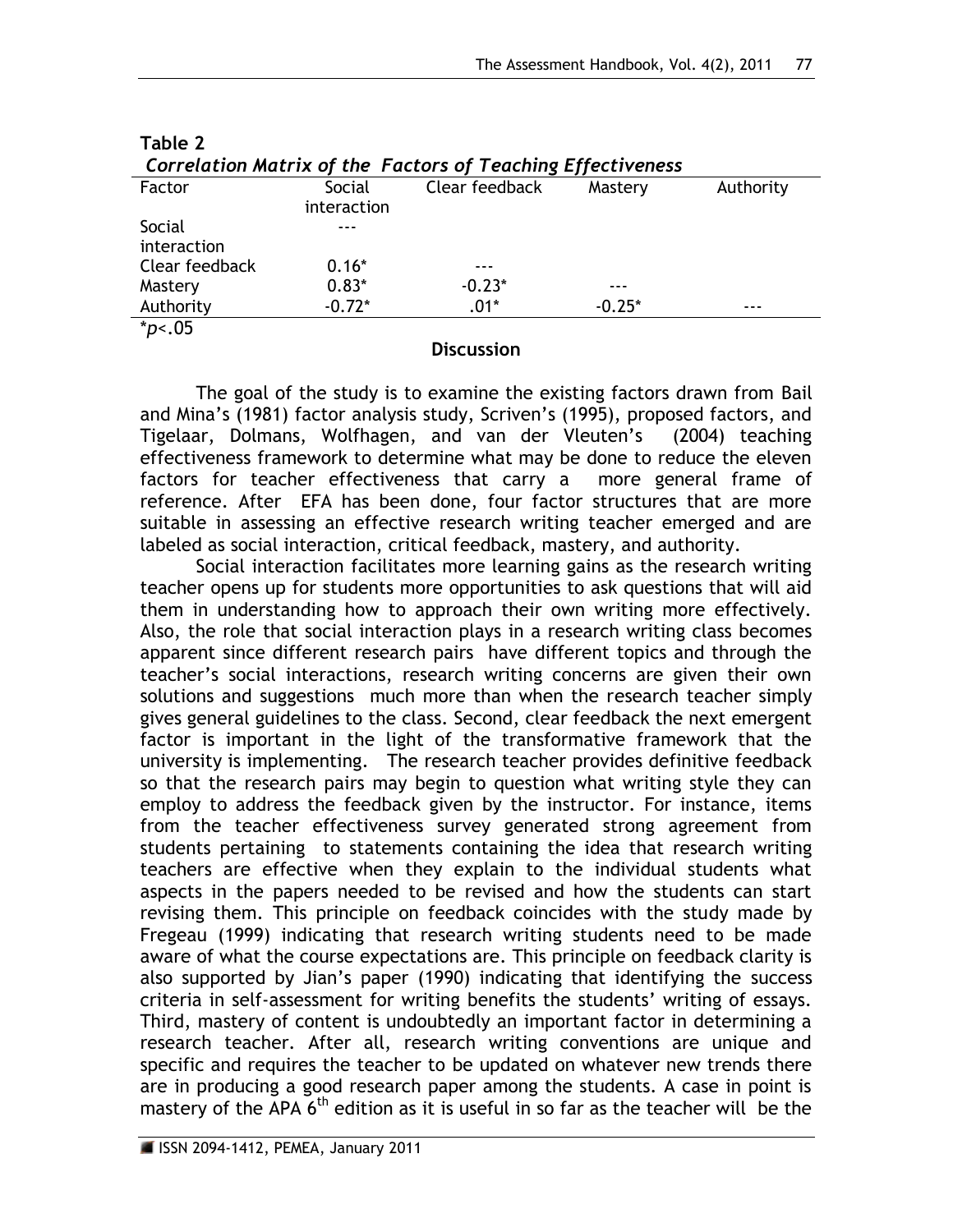source by which students will keep themselves informed about the different formats in the  $6<sup>th</sup>$  APA edition. Without the research teacher necessarily spoon feeding the students with the current edition, the students will themselves take the initiative to do research on the format. Finally, even as there is interaction between teacher and students in an atmosphere that is open to learning and creating useful insights, the teacher must not lose sight of the fact that as facilitator in the research class, his/ her authority – moral and informational – needs to be clearly visible for his/her students to see and emulate.

In the light of the findings presented, research teachers may thus work out useful strategies that will enhance and reflect, if not embrace the characteristics of an effective research writing teacher. The academe also stands to benefit from the insights presented as they can move their university framework in general and teacher seminars in particular towards highlighting the four structures that emerged from this EFA.

#### **References**

- Bail, L., & Mina, S, (1981). Filipino and American student perception of teacher effectiveness. *Research in Higher Education, 14*, 2, 135-145.
- Fregeau, L (1999).Preparing ESL students for college writing: Two case studies. *The InternetTESL Journal,* 10, 2-17.
- Jian, M.Z. (1990). Improving students' writing through the use of success criteria. *ELT Journal, 44*(4), 286-293.
- Kimball, S. (2002). *Washoe County teacher performance evaluation system: A case study.* Retrieved from cpre.wceruw.org/papers/Washoe%20TE%204- 02.pdf
- Magno , C., & Tangco, N. (2009). A metaevaluation study on the assessment of teacher performance in an assessment center in the Philippines. *The International Journal of Educational and Psychological Assessment, 3*, 75-93.
- Scriven, M. (1995). Student ratings offer useful input to teacher evaluations. *Practical Assessment, Research & Evaluation*, 4(7), 23-45.
- Tigelaar, D.E.H., Dolmans, D.H.J.M., Wolfhagen, H.A.P., & Van der Vleuten, C.P.M. (2004). The development and validation of a framework for teaching competencies in higher education. *Higher Education, 48*, 253- 268.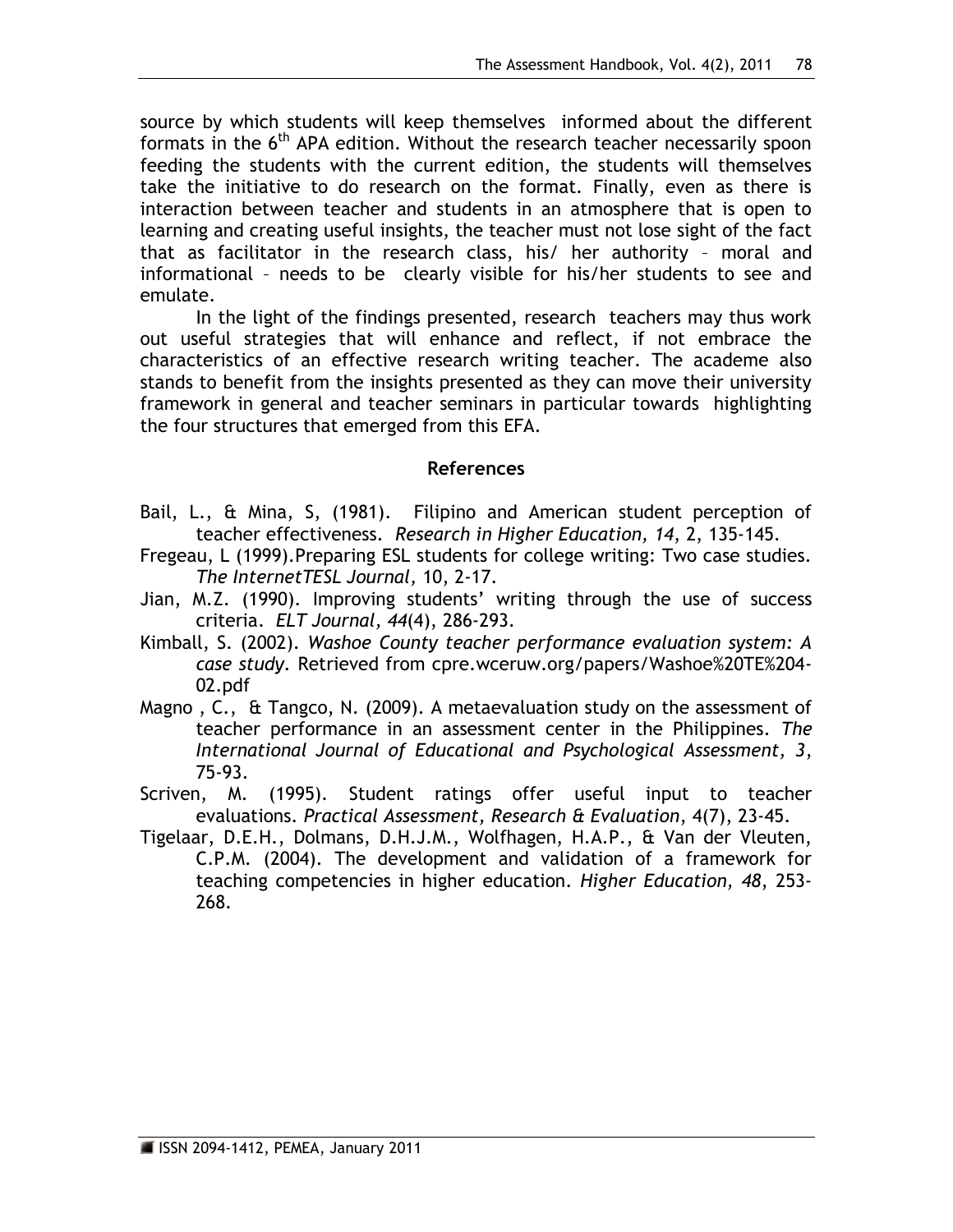# **About the Author**

**Jennifer Tan- de Ramos** is a full-time faculty at De La Salle University, Manila. She is currently completing her PhD in the same university. Her research interests include critical discourse analysis, language teaching, and research writing in the tertiary level. She has been an educator for the past 23 years.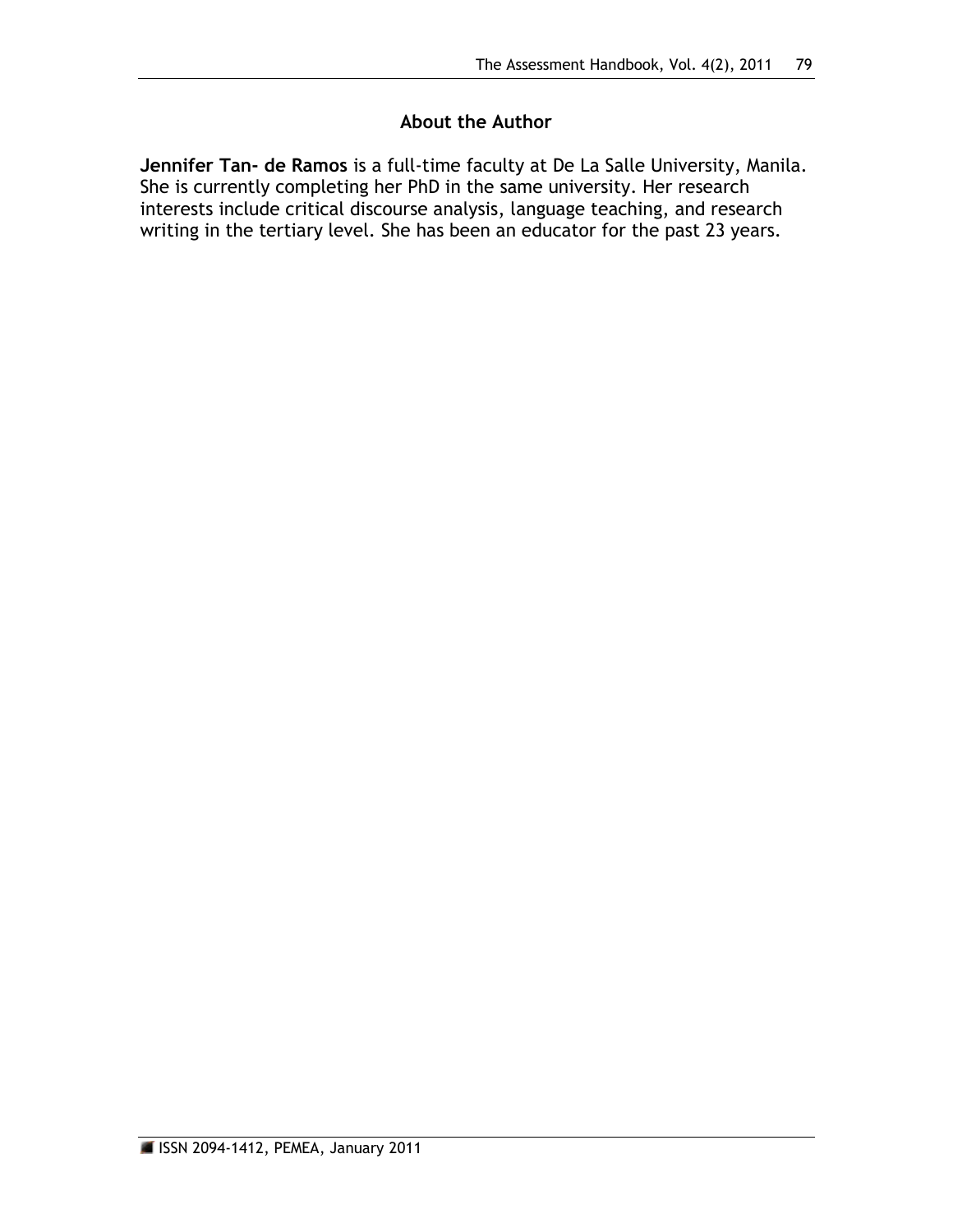## **Appendix A Items by Factor**

#### **A. Punctuality**

Teacher starts the class on time. Teacher finishes the class as scheduled. Teacher returns the papers on time. Teacher comes to the room always on time Teacher is strict with punctuality.

## **B. Clear feedback**

Teacher identifies what she wants the class to complete clearly. Teacher gives written feedback on the papers. Teacher reminds students of their absences. Teacher points to the students areas that they are weak on Teacher asks students for things that are unclear to them Teacher discusses each feedback to her students. Teacher explains things that are unclear to students. Teacher explains the feedback to class. Teacher discusses classroom requirements at the start oif the term Teacher guides the students throughout the entire process of research writing Teacher reminds students not to plagiarize by acknowledging sources. Teacher comments on all items / features of the paper. Teacher asks the students if they have questions regarding the feedback given. Teacher gives feedback that are specific and relevant to the student's paper. Teacher gives suggestions on how to write the paper better. Teacher commends the students for a paper that is well written. Teacher understands the nature of each students' paper and gives valuable

#### suggestions.

# **C. Strategy**

Teacher gives points to students for attendance.

Teacher asks the students to talk about their paper in class

Teacher uses visual aids to facilitate student learning.

Teacher uses her publications as sample texts for writing papers.

Teacher ensures that lesson is fun by letting students play games about guessing information elements of a structure

Teacher uses other research articles as references for students to imitate. Teacher uses other facilities of the university to make the class interesting. Teacher gives students freedom to work according to their own pace as long as they submit on scheduled deadlines.

Teacher allows students to work with laptop or music on.

Teacher is generous with grades.

Teacher lets students brainstorm in class about how to write a paper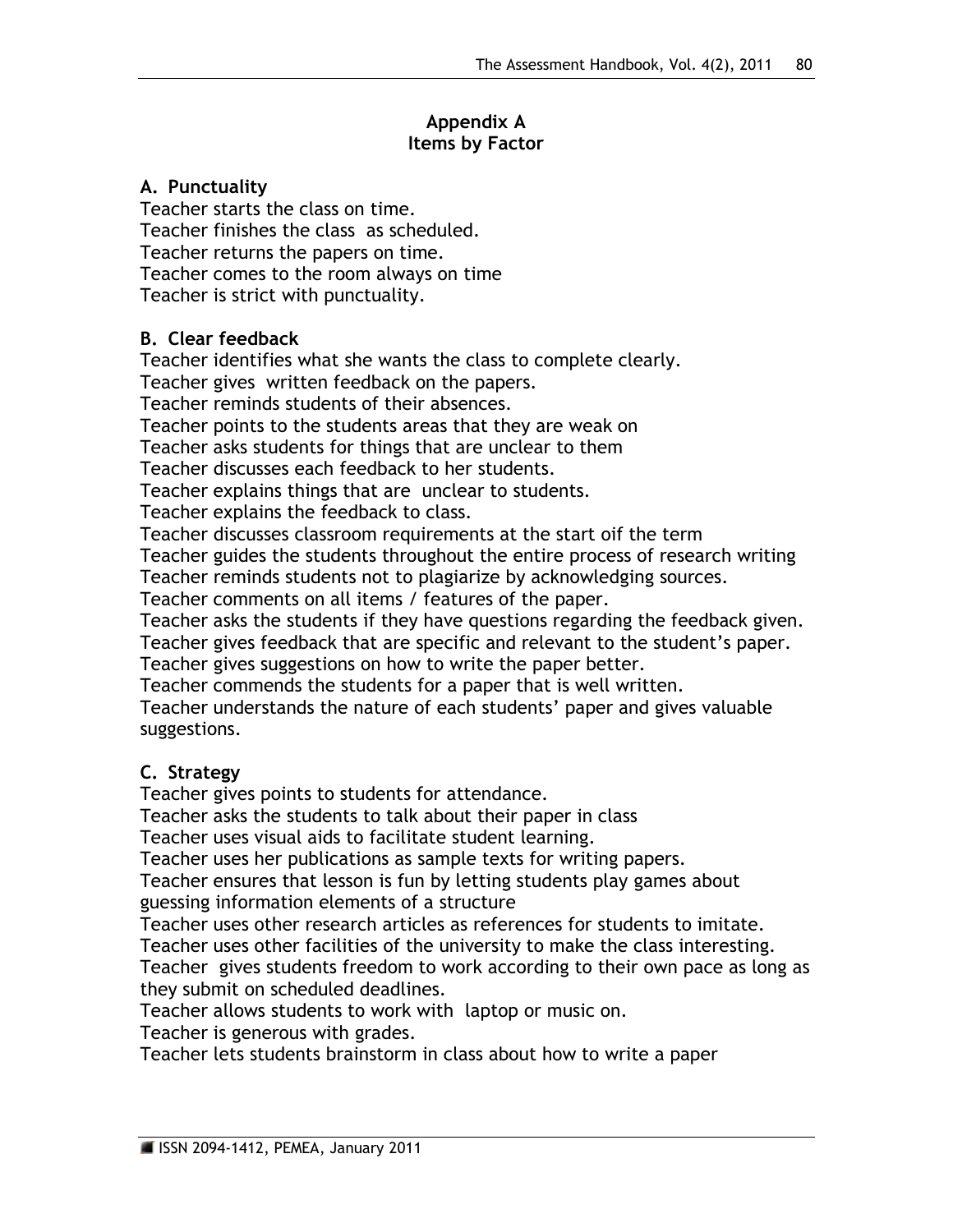## **D. Mastery of the subject matter**

Teacher knows the subject matter well.

Teacher is able to give clear examples to help students understand better. Teacher's voice is audible.

Teacher uses authorities in her discussion.

Teacher simplifies a complex concept for the students.

Teacher uses up-to-date materials to explain her points.

Teacher uses language that the students can easily understand.

Teacher is able to address the writing needs of her students well.

Teacher gives input in class.

Teacher uses visual aids to facilitate student learning.

Teacher answers the students' questions satisfactorily.

# **E. Organization**

Teacher discusses the structure of the paper that is to be written Teacher ensures system when submitting papers Teacher requires students to be neat with work Teacher's handwriting on the board is clear

# **F. Course- general**

Teacher discusses the verb form and tenses to use on the paper.

Teacher discuss what point of view to use

Teacher calls students' attention to grammar irregularities or inconsistencies.

Teacher relates the discussion topics outside course requirement.

Teacher gives relevant announcements

# **G. Management**

Teacher disciplines the class as needed.

Teacher requires a deadline for submitting papers and expects it to be met. Teacher ensures all items in the syllabus are met.

Teacher addresses concerns of research partners in class.

Papers of students are seldom returned.

Teacher has requirements that are easy to meet.

Teacher gives sanctions to students who are not paying attention inside the class.

Teacher does not call the attention of the students if they are noisy.

Teacher allows the students' time to do their research

Teacher is lenient with requirements.

Late papers are not accepted.

Teacher is consistent with house rules.

# **H. Social interaction**

Teacher is always approachable.

Teacher talks to students outside the class to discuss the research papers.

Teacher knows the research topics of her students by heart

Teacher is considerate in giving requirements and grades.